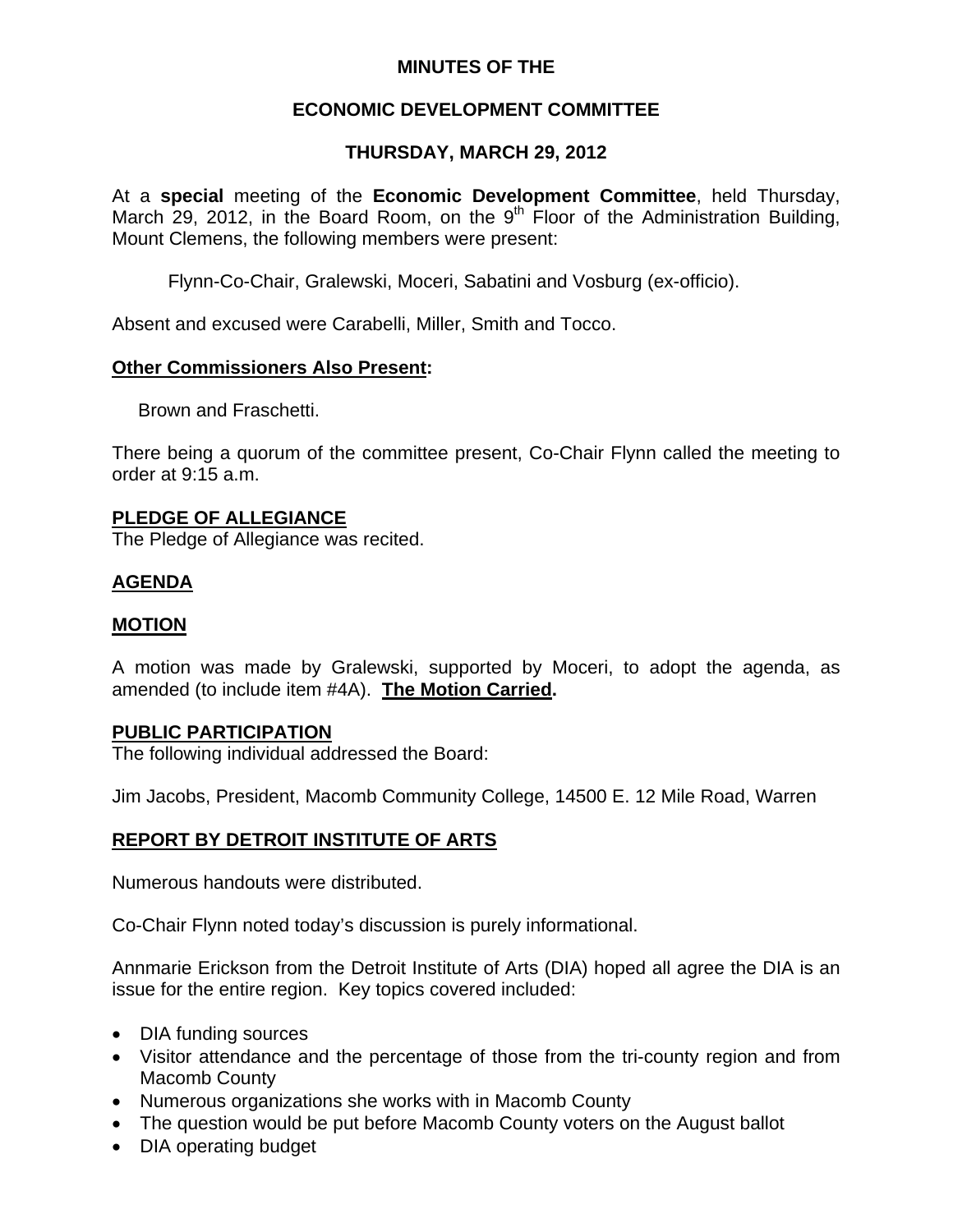The following commissioners spoke: Fraschetti and Moceri.

Co-Chair Flynn recognized Attorney Joe Viviano and Kirk Profit from Governmental Consultant Services who accompanied Annmarie Erickson.

The following commissioner spoke: Vosburg.

Attorney Joe Viviano addressed the committee.

Jill Smith outlined the process that would need to occur if the Board decides to move forward. According to the Act, the Board of Commissioners would need to approve proposed Articles of Incorporation of the Macomb County Art Institute Authority, and authorize their publication in the newspaper. After publication, the final Articles of Incorporation would be adopted and members of the Authority would be appointed. The Authority would develop the proposed language that would be placed on the ballot. The deadline to get language certified is May 29<sup>th</sup>.

The following commissioners spoke: Flynn, Moceri and Vosburg.

Kirk Profit addressed the committee.

The following commissioner spoke: Flynn.

## **SUMMARY OF ADMINISTERED GRANTS FOR THE DEPARTMENT OF PLANNING & ECONOMIC DEVELOPMENT**

An updated copy of the Summary of Administered Grants for the Department of Planning & Economic Development was distributed.

Steve Cassin noted that his department is responsible for 13 grants.

Gerard Santoro briefly described the following grants and the funding agency:

- Great Lakes Restoration Initiative (two grants)
- Michigan Department of Natural Resources Trust Fund
- Energy Efficiency Conservation Block Grant

The following commissioners spoke: Fraschetti and Moceri.

James Ahee briefly described the following grants and the funding agency:

- Hazardous Substance Grant
- Petroleum Substance Grant

There were no questions.

Mike Rozny briefly described the following grants and the funding agency: